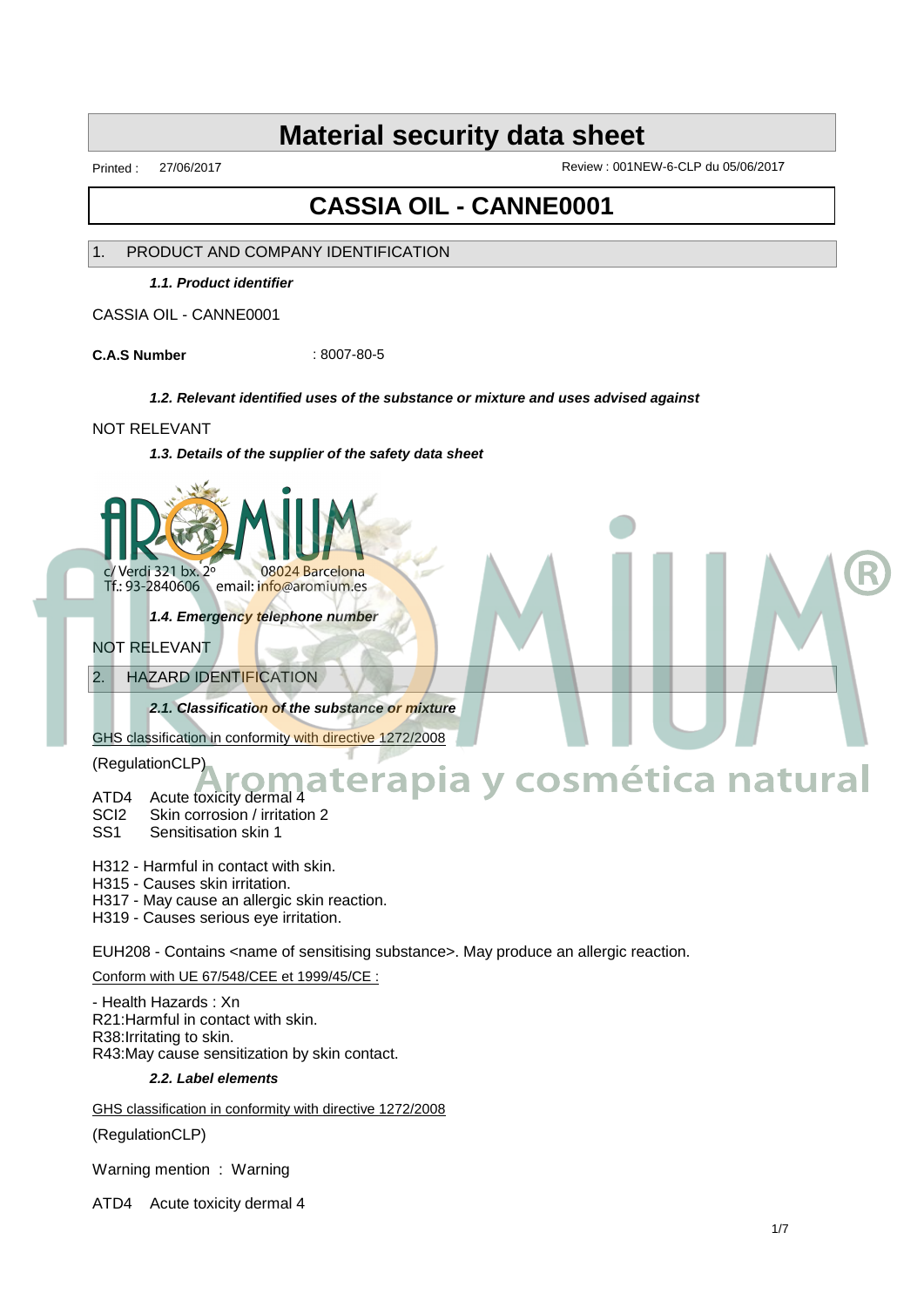CASSIA OIL - CANNE0001

Printed : 27/06/2017 CASSIA OIL - CANNE0001 Review : 001NEW-6-CLP du 05/06/2017

SCI2 Skin corrosion / irritation 2

SS1 Sensitisation skin 1

H312 - Harmful in contact with skin.

H315 - Causes skin irritation.

H317 - May cause an allergic skin reaction.

H319 - Causes serious eye irritation.

P261 - Avoid breathing dust/fume/gas/mist/vapours/spray.

P264 - Wash … thoroughly after handling.

P272 - Contaminated work clothing should not be allowed out of the workplace.

P280 - Wear protective gloves/protective clothing/eye protection/face protection.

P302+P352 - IF ON SKIN: Wash with plenty of soap and water.

P305+P351+P338 - IF IN EYES : Rinse cautiously with water for several minutes. Remove contact lenses, if present and easy to do. Continue rinsing.

EUH208 - Contains <name of sensitising substance>. May produce an allergic reaction.

Conform with UE 67/548/CEE et 1999/45/CE

Health Hazards : Xn R21: Harmful in contact with skin. R38:Irritating to skin. R43:May cause sensitization by skin contact.

S24:Avoid contact with skin. S36/37: Wear suitable protective clothing and gloves.



## **2.3. Other hasards**

## NOT RELEVANT

## 3. COMPOSITION / INFORMATION ON INGREDIENT

Component list :

### **3.1. Substances**

| Material                         | C.A.S          | <b>EINECS</b>      | Risk Symbol                | Classification<br><b>GHS</b>                               | Percent % |
|----------------------------------|----------------|--------------------|----------------------------|------------------------------------------------------------|-----------|
| Cinnamic aldehyde                | 104-55-2       |                    | 203-213-9   Xn R21 R43 R38 | ATD4. SCI2. SS1 -<br>H312, H315, H317,<br>H <sub>319</sub> | $80-85$ ] |
| Benzaldehyde                     | 100-52-7       | 202-860-4   Xn R22 |                            | ATO4 - H302                                                | $[0-5]$   |
| Cinnamic acid                    | $140 - 10 - 3$ | 205-398-1          |                            |                                                            | $[0-5]$   |
| Cinnamic alcohol                 | 104-54-1       | 203-212-3   Xi R43 |                            | SS1 - H303, H317                                           | $[0-5]$   |
| Coumarin (2p-1-benzopyran-2-one) | $91 - 64 - 5$  | 202-086-7          | Xn R48/22 R43              | SS1B, STO-RE2 -<br>H302, H373                              | [ 0-5 ]   |

**3.2. Mixtures**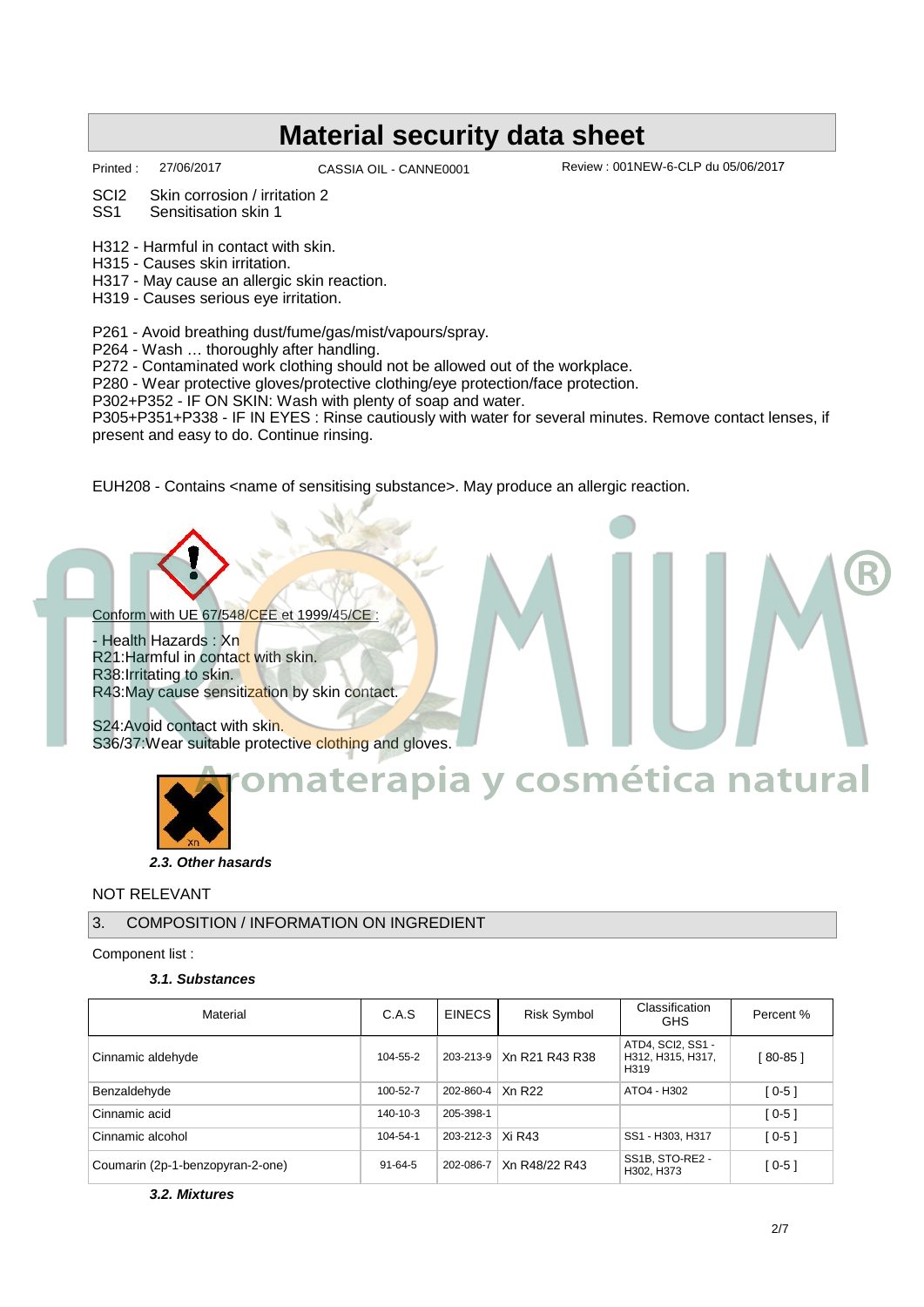Printed : 27/06/2017 CASSIA OIL - CANNE0001

Review : 001NEW-6-CLP du 05/06/2017

NOT RELEVANT

#### 4. FIRST AID MEASURES

#### **4.1. Description of first aid measures**

NOT RELEVANT

#### **4.2. Most important symptoms and effects, both acute and delayed**

NOT RELEVANT

#### **4.3. Indication of any immediate medical attention and special treatment needed**

**Contact with skin :** wash immediately and abundantly with water and soap.Rinse then with clear water. **Contact with eyes :** Abundant rinsing with water (15 minutes open eyelids) then washing with an ocular lotion standard Dacryoserum.In case of disorder, consult an ophtalmologist. **In the event of swallowed :** Not make vomit, maintain the patient at rest. Resort to the medical care.

**Soiled clothing :** withdraw soiled clothing and re-use them only after decontamination.

#### 5. FIRE FIGHTING

#### **5.1. Extinguishing media**

CO2, powder or water spray. Fight larger fires with water spray or alcohol resistant foam.

**5.2. Special hazards arising from the substance or mixture**

**Flammability :** The product is not flammable.. **Prévention:** Do not smoke. Do not use flame near.

#### **5.3. Advice for firefighters**

Never use a direct stream of water.

6. ACCIDENTAL RELEASE MEASURES

**6.1. Personal precautions, protective equipment and emergency procedures**<br> **Aromate personal protective equipment during clean-up** 

Use appropriate personal protective equipment during clean-up**.**

#### **6.2. Environmental precautions**

Do not allow to enter sewers/ surface or ground water.

#### **6.3. Methods and material for containment and cleaning up**

Absorb with liquid-binding material (sand, diatomite, acid binders, univers*al binders, sawdust).*

#### **6.4. Reference to other sections**

#### NOT RELEVANT

#### 7. HANDLING AND STORAGE

#### **7.1. Precautions for safe handling**

Close packing after use. Reproduce labelling if transfer in another container.

#### **7.2. Conditions for safe storage, including any incompatibilities**

-Avoid any useless exposure. Keep aways from food and drinks.

-Preserve only in the container of origin in a fresh place and broken down well. Keep the containers closed out of their use.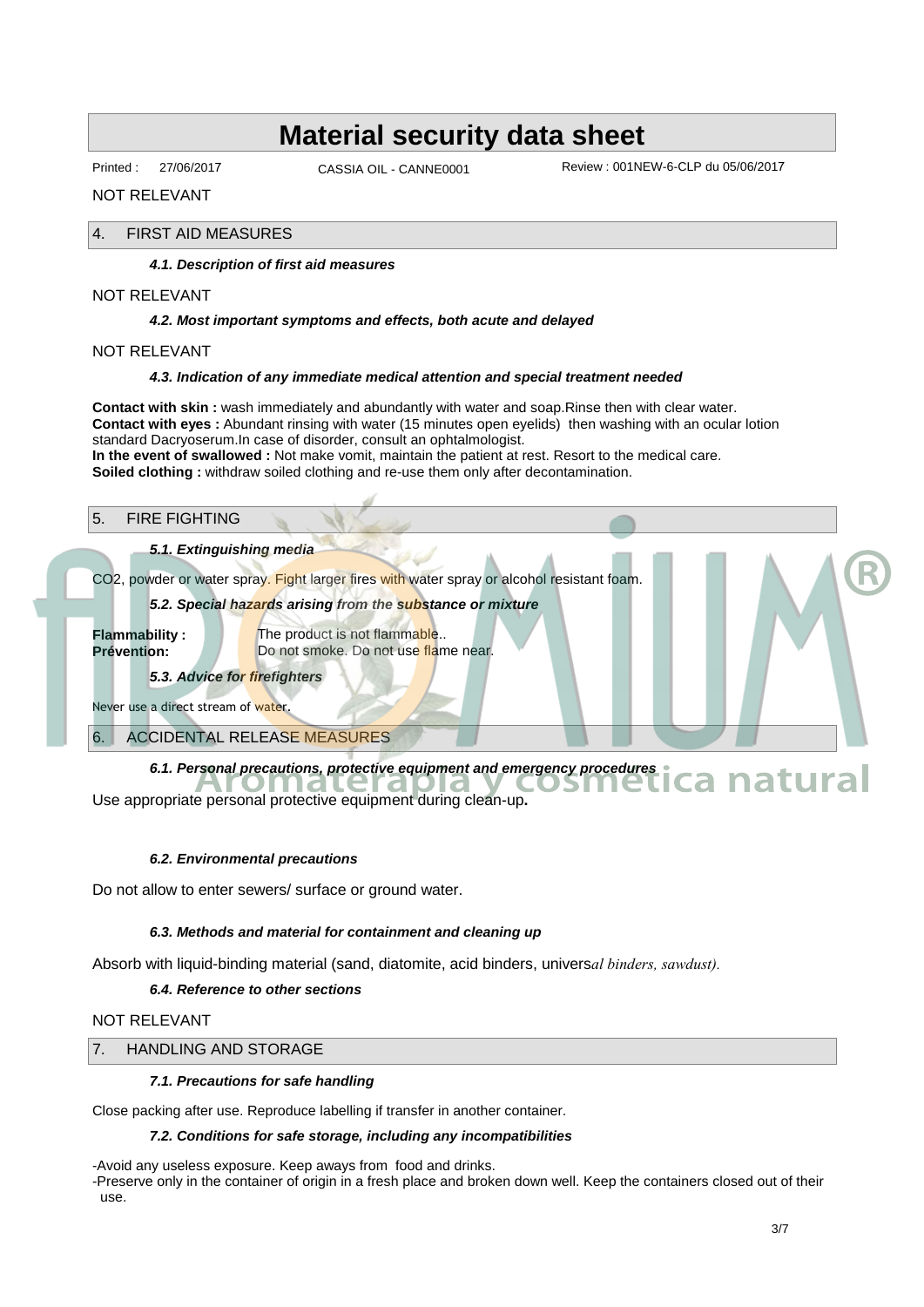CASSIA OIL - CANNE0001

Printed : 27/06/2017 CASSIA OIL - CANNE0001 Review : 001NEW-6-CLP du 05/06/2017

-Do not leave it near heat source, direct rays of the sun

#### **7.3. Specific end use(s)**

Wash the hands and any other zone exposed with soap and water before eating, drinking, to smoke and before leaving work.

#### 8. EXPOSURE CONTROLS / PERSONAL PROTECTION

#### **8.1. Control parameters**

#### NOT RELEVANT

#### **8.2. Exposure controls**

**General protective and hygienic measures:** Avoid skin and eyes contact. Keep away from foodstuffs, beverages and feed.Wash hands before breaks and at the end of work.

#### **Personal Protection :**

-Hands protection : Protection not required if a good ventilation is maintained.

-Eyes protection : Protection not required if a good ventilation is maintained. -Respiratory protection : Protection not required if a good ventilation is maintained. -Ingestion : Do not use, dreak and smoke during use.

# 9. PHYSICAL AND CHEMICAL PROPERTIES **9.1. Information on basic physical and chemical properties** Odor : **spicy** Color : **light brown-orangey** Appearence : **Liquid** Relative density (d20/20) : **[1.052 ; 1.070] Refractive index at 20 ℃ : [1.600 ; 1.614]** Angular rotation (<u>∴ **| ∩ n } + 1** + 6]</u> Flash point : **90∞C** safrol content : **0.01% 9.2. Other information** ® **Aromaterapia y cosmética natural**

NOT RELEVANT

10. STABILITY AND REACTIVITY

#### **10.1. Reactivity**

·**Dangerous reactions :** No dangerous reactions known.

#### **10.2. Chemical stability**

### NOT RELEVANT

**10.3. Possibility of hazardous reactions**

#### NOT RELEVANT

**10.4. Conditions to avoid**

#### NOT RELEVANT

**10.5. Incompatible materials**

NOT RELEVANT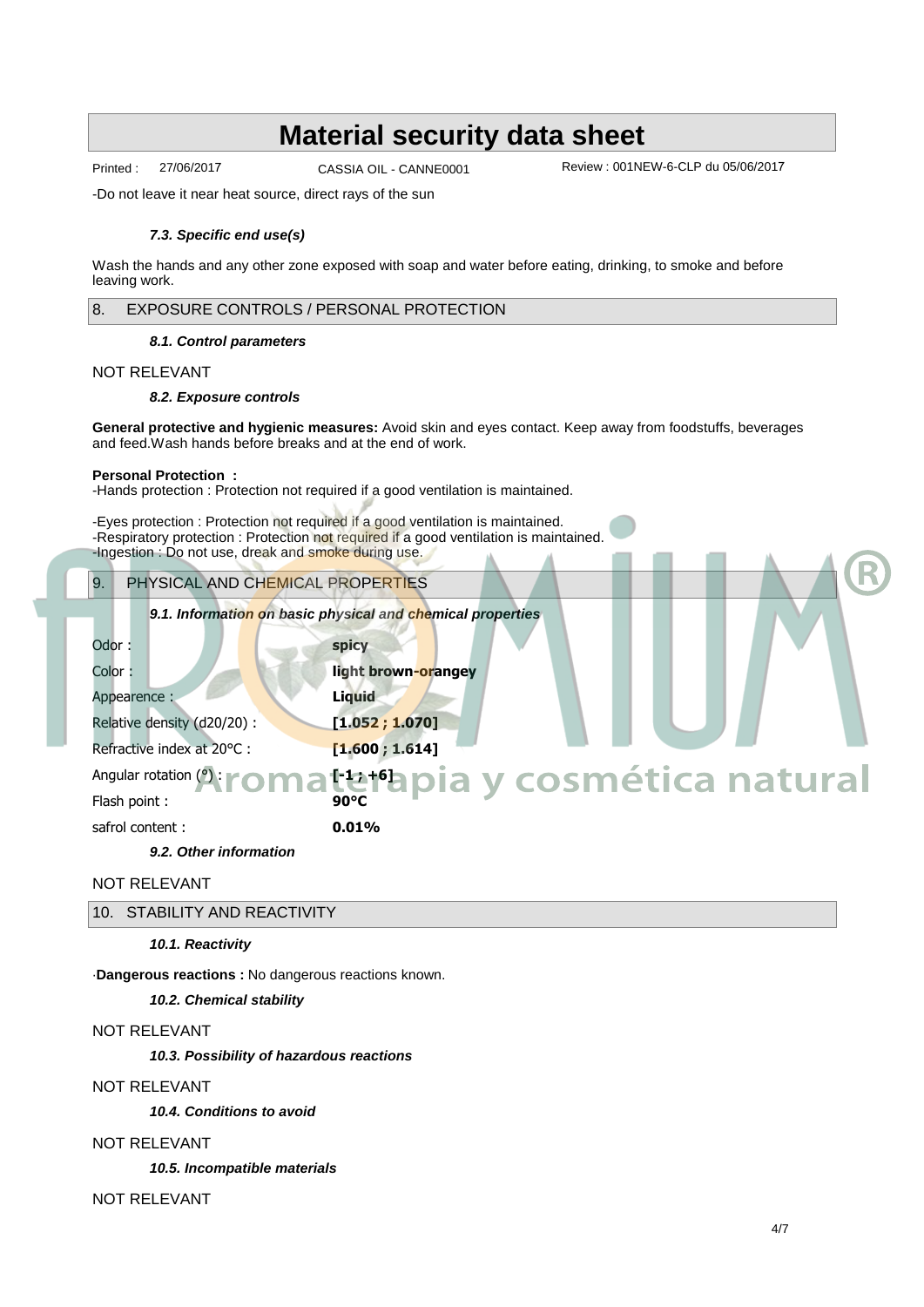CASSIA OIL - CANNE0001

Printed : 27/06/2017 Review : 001NEW-6-CLP du 05/06/2017

#### **10.6. Hazardous decomposition products**

**Thermal decomposition / conditions to be avoided:** No decomposition if used according to specifications. **Dangerous decomposition products:** No dangerous decomposition products known.

#### 11. TOXICOLOGICAL INFORMATION

**11.1. Information on toxicological**

### **Toxicological Information :** No data available.  **Toxicological Informations Acute :**

- · **Orale**
- 2 300,01 ()
	- · **Inhalation**
	- · **Skin**
- 1 499,99 ()

#### 12. ECOLOGICAL INFORMATION

#### **12.1. Toxicity**

Do not leave the product, even diluted or in great quantity, penetrate the ground water, water or the drains.

#### **12.2. Persistence and degradability**

#### NOT RELEVANT

**12.3. Bioaccumulative potential**

NOT RELEVANT

**12.4. Mobility in soil**

NOT RELEVANT

#### **12.5. Results of PBT and vPvB assessment Aromaterapia y cosmética natural**

NOT RELEVANT

**12.6. Other adverse effects**

NOT RELEVANT

## 13. DISPOSAL RECOMMENDATIONS

#### **13.1. Waste treatment methods**

**Product :** Recommandation : Does not have to be evacuated with the refuse . Not to let penetrate in the sewers. **Not cleaned packing :** Recommandation : Evacuation in accordance with the regulations.

14. TRANSPORT INFORMATION

**14.1. UN number**

ADR : NOT RELEVANT IMDG:NOT RELEVANT IATA :NOT RELEVANT

Custom tariff : **33012941**

**14.2. UN proper shipping name**

ADR : NOT RELEVANT IMDG:NOT RELEVANT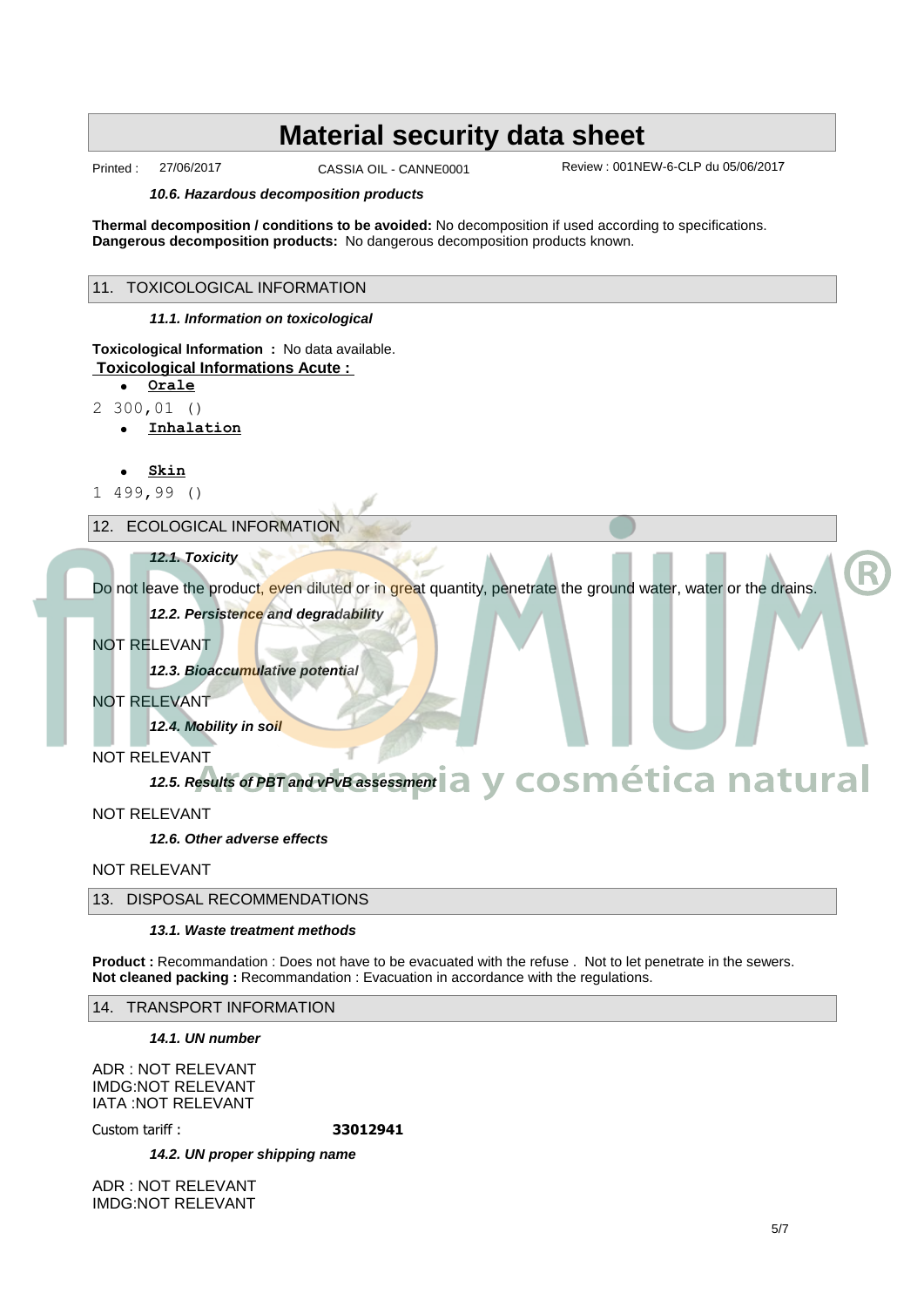CASSIA OIL - CANNE0001

Printed : 27/06/2017 Review : 001NEW-6-CLP du 05/06/2017

IATA :NOT RELEVANT

#### **14.3. Transport hazard class(es)**

ADR : NOT RELEVANT IMDG:NOT RELEVANT IATA :NOT RELEVANT

**14.4. Packing group**

ADR : NOT RELEVANT IMDG:NOT RELEVANT IATA :NOT RELEVANT

**14.5. Environmental hazards**

#### IMDG : NOT RELEVANT

**14.6. Special precautions for user**

#### NOT RELEVANT

#### **14.7. Transport in bulk according to Annex II of MARPOL73/78 and the IBC Code**

#### NOT RELEVANT

15. REGULATORY INFORMATION

**15.1. Safety, health and environmental regulations/legislation specific for the substance or mixture**

Class of water contamination (Germany) : WGK 1

### **15.2. Chemical safety assessment**

Contient R43 items Cinnamic alcohol, Cinnamic aldehyde, Coumarin (2p-1-benzopyran-2-one) . Peut provoquer des allergies.

## 16. OTHER INFORMATION C allergies.<br>NFORMATION **aterapia y cosmética natural**

Full text of phrases H quoted in point 3 :

- H302 Harmful if swallowed.
- H303 May be harmful if swallowed
- H312 Harmful in contact with skin.<br>H315 Causes skin irritation.
- Causes skin irritation.
- H316 Causes mild skin irritation
- H317 May cause an allergic skin reaction.
- H319 Causes serious eye irritation.

H373 May cause damage to organs <or state all organs affected, if known> through prolonged or repeated exposure <state route of exposure if it is conclusively proven that no other routes of exposure cause the hazard>.

Full text of phrases R quoted in point 3 :

R48/22 Harmful: danger of serious damage to health by prolonged exposure if swallowed.

- R22 Harmful if swallowed.
- R21 Harmful in contact with skin.<br>R43 May cause sensitization by s
- R43 May cause sensitization by skin contact.<br>R38 Irritating to skin.
- Irritating to skin.

Material security data sheet according to 2001/58/CEE.

These indications are founded on the current state of our knowledge, but do not constitute a guarantee as for the properties of the product and do not give place to a contractual legal report.